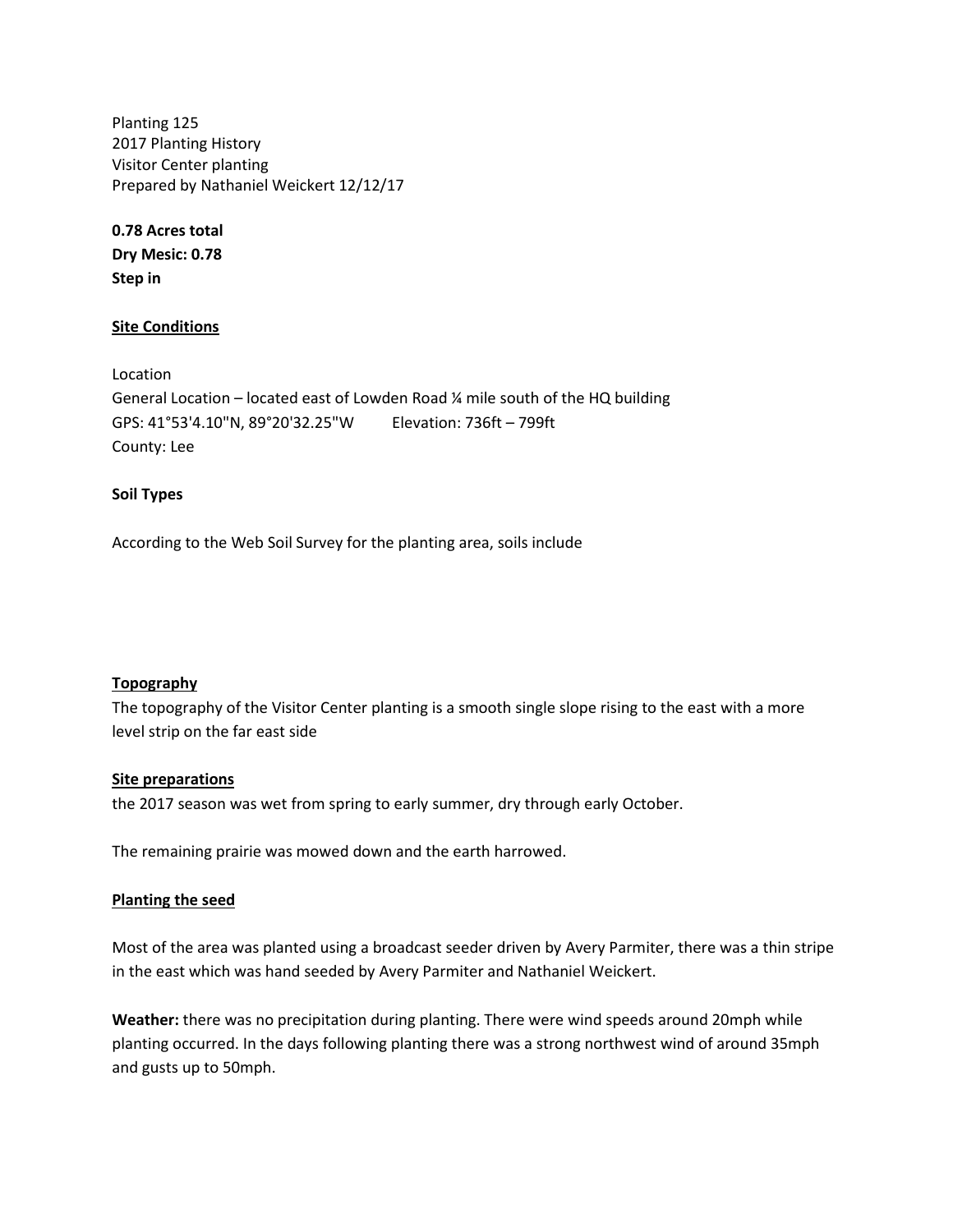## **Dry Mesic**

The Dry Mesic was done in three segments, the main roundabout hereafter referred to as 1, a southern strip near the visitor center 2, and the eastern strip that runs along the visitor use area behind the toilets 3.

Area 1 (0.54 acres) – this area was planted by driving the seeder in concentric circles. After the full area had been seeded twice the seeder was driven in a random pattern until it ran out of seed. There was a dumpster sitting on the eastern boundary for the time the seeder was running this area was hand seeded later. Around 1.5 barrels were used in this area.

Area 2 (0.1 acre) – this area was also planted by driving the seeder in concentric circles. After the area had been covered east west transects were run until the seeder was empty. Around .5 barrels were used to seed here.

Area 3. (0.14 acres) – this area was hand seeded by Avery Parmiter and Nathaniel Weickert starting at the southernmost edge and following the curve until the opposite end was reached. Around .5 barrels were used to plant here.

## **Step-in**

There was a handful of valuable seeds that were placed after the rest of the planting occurred. These step-in species were hand seeded in areas 2 and 3.

## Planting Mixes

The remaining 2016 mix was used to plant the Visitor Center plots. 3 barrels totaling 133.95 lbs. the lbs/acre of the planting is 171.73 lbs/acre.

The original collection rates and ratios of the 2016 mix are as follows

|                              |                          | <b>Dry</b><br>Mesic | <b>Step</b><br><b>In</b> | Total<br><b>Lbs</b> |
|------------------------------|--------------------------|---------------------|--------------------------|---------------------|
| <b>SCIENTIFIC NAME</b>       | <b>COMMON NAME</b>       |                     |                          |                     |
| Agastache scrophulariaefolia | Purple Giant Hyssop      |                     |                          | 0                   |
| Agrimonia parviflora         | Swamp Agrimony           |                     |                          | 0                   |
| Agalinis tenuifolia          | Slender False foxglove   |                     |                          | 0                   |
| Agrostis hymenalis           | <b>Tickle Grass</b>      |                     |                          | 0                   |
| Allium cernuum               | Nodding Wild Onion       | 3                   |                          | 3                   |
| Amorpha canescens            | Leadplant                | 37.2                |                          | 37.2                |
| Anemone canadensis           | Meadow Anemone           |                     |                          | 0                   |
| Anemone cylindrica           | Thimbleweed              | 23.25               |                          | 23.25               |
| Antennaria plantaginifolia   | Pussy Toes (Everlasting) | 14.75               |                          | 14.75               |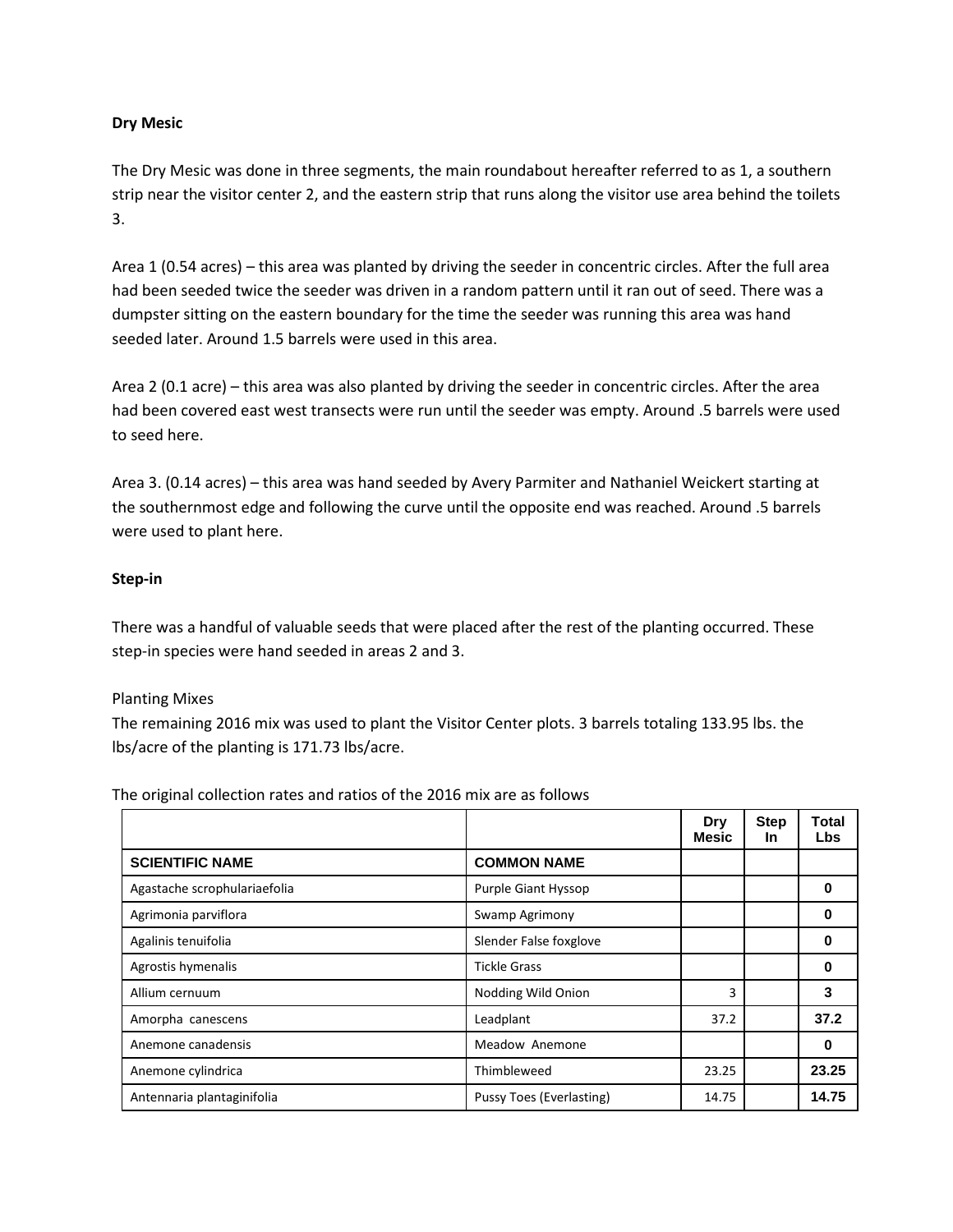| Aristida longiseta                | 3 Awn Grass                          |        | $\bf{0}$    |
|-----------------------------------|--------------------------------------|--------|-------------|
| Artemisia caudata (campestris)    | Beach Wormwood                       | 57.1   | 57.1        |
| Asclepias incarnata               | Swamp Milkweed                       |        | 0           |
| Asclepias verticillata            | Whorled Milkweed                     | 1.25   | 1.25        |
| Aster ericoides (prostratus)      | <b>Heath Aster</b>                   | 4.3    | 4.3         |
| Aster linariifolius               | Stiff Aster (Flax-Leaved)            | 10.4   | 10.4        |
| Aster novae-angliae               | New England Aster                    | 3.45   | 3.45        |
| Aster oblongifolius               | <b>Aromatic Aster</b>                |        | 0           |
| Aster ptarmicoides                | White Aster (Stiff Aster)            |        | 0           |
| Aster sericeus                    | Silky Aster                          |        | $\mathbf 0$ |
| Astragalus canadensis             | Canadian Milk Vetch                  | 7.2    | 7.2         |
| Baptisia leucantha                | White Wild Indigo                    | 545.34 | 545.34      |
| Baptisia leucophaea               | Cream Wild Indigo                    |        | 0           |
| Blephili ciliata                  | Downy Wood Mint                      |        | 0           |
| Bouteloua curtipendula            | Side-Oats Grama                      | 8.15   | 8.15        |
| Bouteloua hirsuta                 | Hairy Grama                          |        | 0           |
| Brachyelytrum erectum             | Long Awned Wood Grass                |        | $\mathbf 0$ |
| Bromus kalmii                     | Prairie brome                        | 39.15  | 39.15       |
| Cacalia atriplicifolia            | Pale Indian Plantain                 | 9.45   | 9.45        |
| Cacalia muhlenbergii              | Great Indian Plantain                | 0.25   | 0.25        |
| Cacalia plantaginea (tuberosa)    | <b>Indian Plantain</b>               |        | 0           |
| Calamagrostis canadensis          | <b>Blue Joint Grass</b>              |        | $\bf{0}$    |
| Camassia scilloides               | Wild Hyacinth                        |        | 0           |
| Carex bicknellii                  | Copper-shouldered oval Sedge         | 24.1   | 24.1        |
| Carex buxbaumii                   | <b>Buxbaum's Sedge</b>               |        | $\bf{0}$    |
| Carex muhlenbergii (enervis)      | Sand Bracted Sedge<br>(Muhlenberg's) | 2.6    | 2.6         |
| Cassia fasciculata                | Partridge Pea                        | 2.3    | 2.3         |
| Castilleja sessiliflora **        | Downy Yellow Painted Cup             |        | 0           |
| Ceanothus americanus              | New Jersey Tea                       |        | $\mathbf 0$ |
| Cephalanthus occidentalus         | Buttonbush                           |        | 0           |
| Chrysopsis camporum (Heterotheca) | Golden Prairie Aster                 |        | 0           |
| Cirsium hillii *** (pumilum)      | Hill's Thistle                       |        | $\mathbf 0$ |
| Coreopsis lanceolata              | Sand Coreopsis                       | 11.5   | 11.5        |
| Coreopsis palmata                 | Prairie Coreopsis                    | 31.75  | 31.75       |
| Coreopsis tripteris               | <b>Tall Coreopsis</b>                | 69.9   | 69.9        |
| Cyperus filiculmis                | Slender Sand Sedge                   |        | 0           |
| Danthonia spictata                | Poverty Oat Grass                    |        | 0           |
| Desmodium illinoense              | III. Tick Trefoil                    | 7.05   | 7.05        |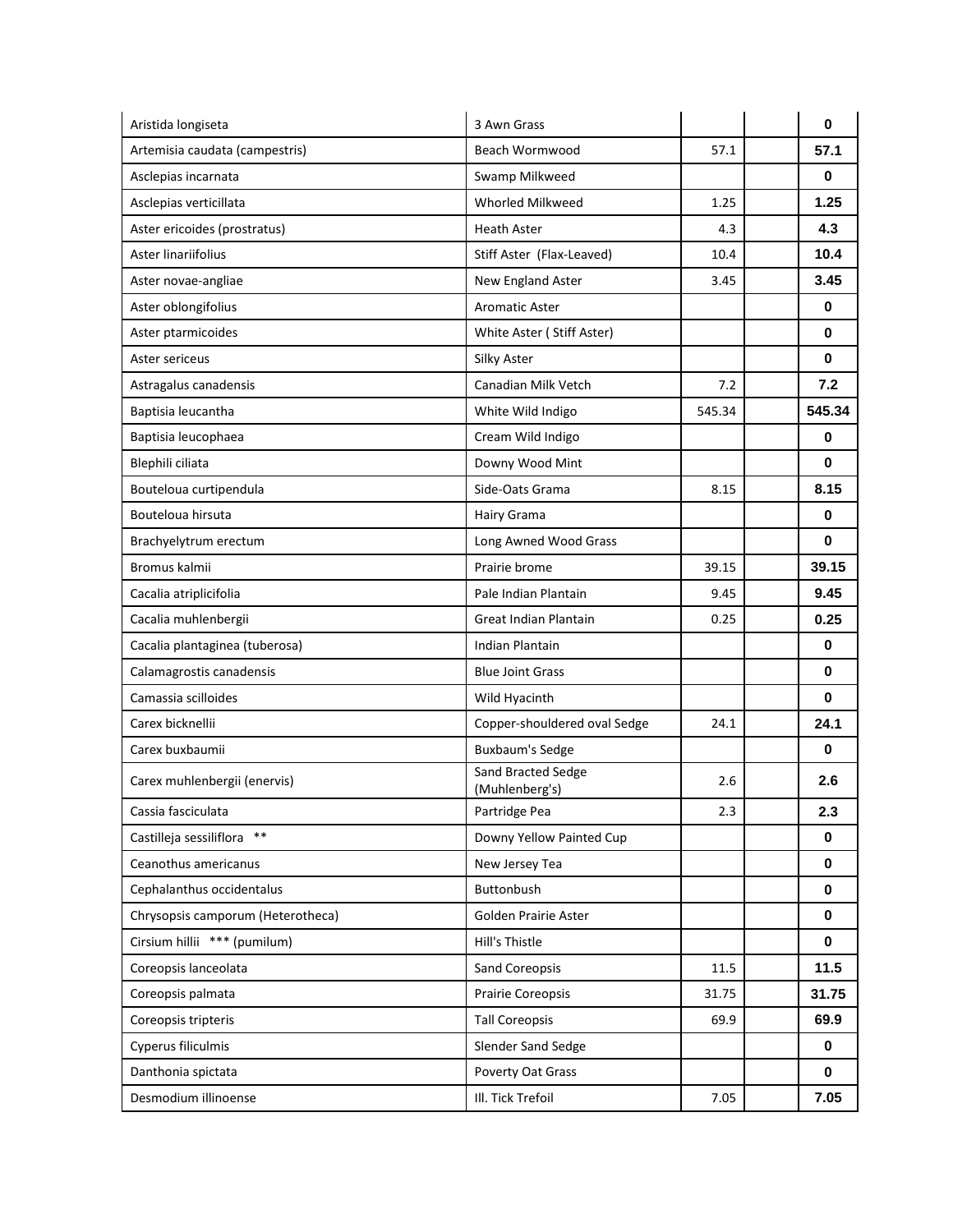| Dodecatheon meadia                          | Shooting Star                               | 11.1   |      | 11.1        |
|---------------------------------------------|---------------------------------------------|--------|------|-------------|
| Echinacea pallida                           | Pale Purple Coneflower                      | 265.55 |      | 265.55      |
| Elymus canadensis                           | Prairie Wild Rye                            | 307.15 |      | 307.15      |
| Elymus villosus                             | Silky Wild Rye                              |        |      | $\bf{0}$    |
| Eragrostis spectabilis                      | Purple Love Grass                           | 1.15   |      | 1.15        |
| Erechtites hieracifolia                     | Fireweed                                    |        |      | 0           |
| Erigeron strigosus                          | Daisy Fleabane                              | 3.875  |      | 3.875       |
| Eryngium yuccifolium                        | Rattlesnake Master                          | 56.5   |      | 56.5        |
| Eupatorium altissimum                       | <b>Tall Boneset</b>                         | 19.15  |      | 19.15       |
| Eupatorium maculatum                        | Spotted Joe Pye Weed                        |        |      | $\mathbf 0$ |
| Eupatorium perfoliatum                      | Boneset                                     | 16.55  |      | 16.55       |
| Eupatorium purpureum                        | Purple Joe-Pye Weed                         |        |      | $\bf{0}$    |
| Euphorbia corollata                         | <b>Flowering Spurge</b>                     | 33.4   |      | 33.4        |
| Festuca obtusa (subverticillata)            | <b>Nodding Fescue</b>                       |        |      | 0           |
| Gaura biennis pitcheri (longiflora)         | Common Gaura                                | 7.35   |      | 7.35        |
| Gentiana (alba) flavida                     | Cream Gentian                               | 10.45  |      | 10.45       |
| Gentiana (Gentianopsis) crinita             | <b>Fringed Gentian</b>                      |        |      | $\bf{0}$    |
| Gentiana andrewsii                          | Bottle (or Closed) Gentian                  |        |      | 0           |
| Gentiana purberulenta                       | Prairie Gentian                             |        |      | $\bf{0}$    |
|                                             |                                             |        |      |             |
| Gentianella quinquefolia                    | <b>Stiff Gentian</b>                        |        | 0.05 | 0.05        |
| Geum triflorum                              | Prairie Smoke (Long-plumed<br>Purple Avens) |        |      | $\bf{0}$    |
| Gnaphalium obtusifolium                     | Sweet Everlasting (Old-Field<br>Balsam)     | 9.7    |      | 9.7         |
| Helenium autumnale                          | Sneezeweed                                  |        |      | $\bf{0}$    |
| Helianthemum bicknellii                     | <b>Rock Rose</b>                            | 0.01   |      | 0.01        |
| Helianthemum canadense                      | Common Rockrose (Frostweed)                 |        |      | $\pmb{0}$   |
| Helianthus occidentalis                     | Western Sunflower; Naked S.                 | 50.6   |      | 50.6        |
| Helianthus rigidus (laetiflorus)            | Prairie Sunflower                           | 2.55   |      | 2.55        |
| Heliopsis helianthoides                     | False Sunflower; " Ox-eye "                 | 7.3    |      | 7.3         |
| Heuchera richardsonii grayana               | Rough Heuchera; Alum root                   |        |      | $\mathbf 0$ |
| Hieracium gronovii                          | Hairy Hawkweed                              |        |      | 0           |
| Houstonia (Hedyotis) longifolia (canadense) | Long-Leaved Bluets                          | 0.07   |      | 0.07        |
| Hypericum pyramidatum                       | Great St. Johnswort                         |        |      | $\bf{0}$    |
| Hypoxis hirsuta                             | <b>Yellow Star Grass</b>                    |        |      | $\bf{0}$    |
| Hystrix patula (Elymus hystrix)             | <b>Bottlebrush Grass</b>                    |        |      | $\mathbf 0$ |
| Isanthus (Trichostema) brachiatus (m)       | False Pennyroyal                            |        |      | 0           |
| Juncus greenei                              | Greene's Rush                               | 7.3    |      | 7.3         |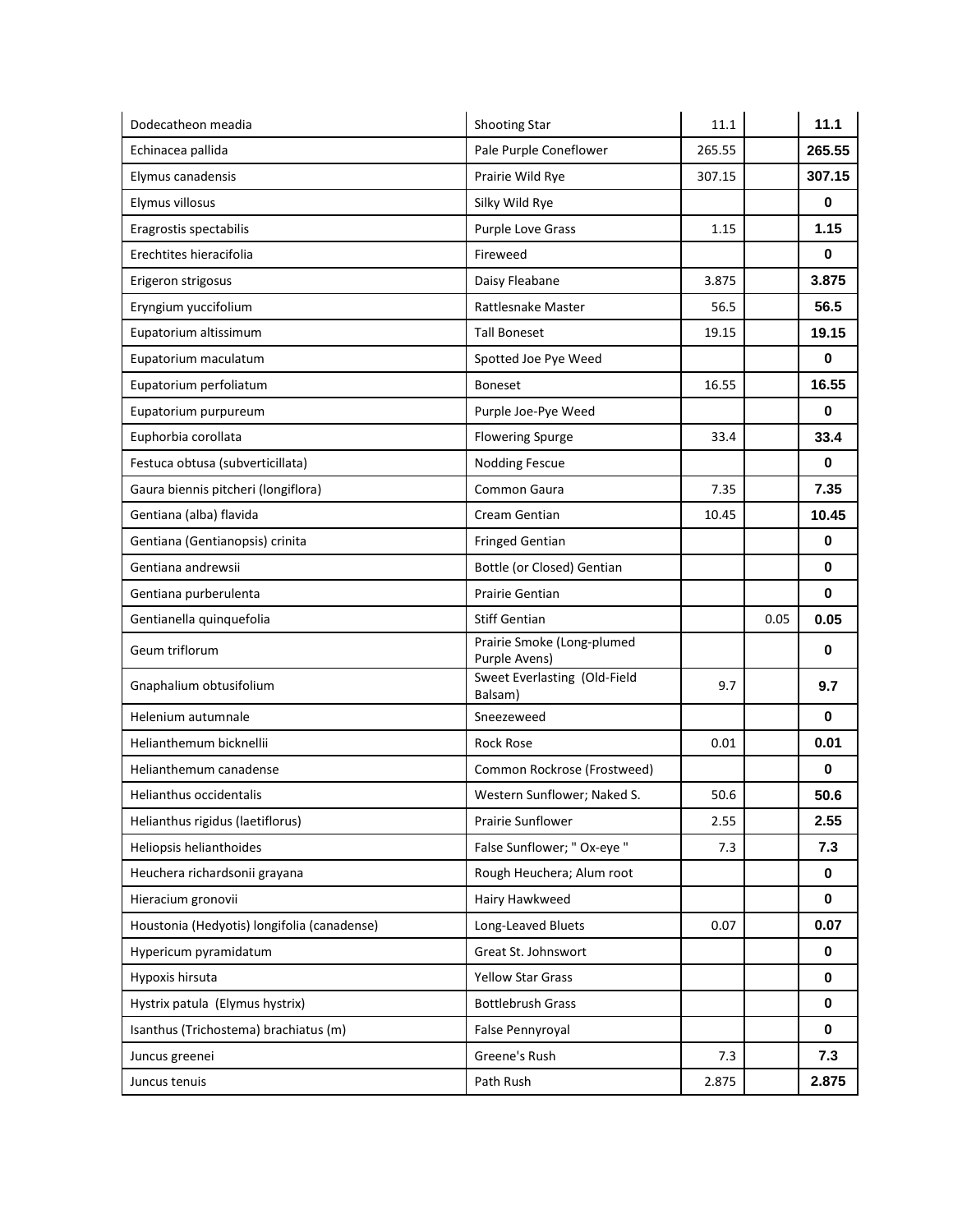| Koeleria cristata (macrantha)       | Prairie June Grass                       | 79.7   | 79.7        |
|-------------------------------------|------------------------------------------|--------|-------------|
| Lechea stricta                      | <b>Bushy Pinweed</b>                     |        | 0           |
| Lechea tenuifolia                   | Slender-Leaved Pinweed                   |        | 0           |
| Lespedeza capitata --               | Round-headed Bush Clover                 | 32.9   | 32.9        |
| Liatris aspera                      | Rough Blazing-star (Rough<br>Gayfeather) | 31.25  | 31.25       |
| Liatris cylindracea                 | Dwarf Blazingstar                        |        | 0           |
| Liatris pycnostachya                | Tall Gayfeather; Prairie Blazing<br>Star | 85.01  | 85.01       |
| Lilium michiganense                 | Turk's Cap lily                          |        | 0           |
| Linum sulcatum                      | <b>Groved Yellow Flax</b>                |        | 0           |
| Lithospermum canescens              | <b>Hoary Puccoon</b>                     |        | 0           |
| Lithospermum incisum                | Fringed (Narrow-leaved) Puccoon          |        | $\bf{0}$    |
| Lobelia cardinalis                  | <b>Cardinal Flower</b>                   |        | 0           |
| Lobelia inflata                     | <b>Indian Tobacco</b>                    | 0.063  | 0.063       |
| Lobelia siphilitica                 | Great Lobelia                            |        | 0           |
| Lobelia spicata                     | Pale-spike Lobelia                       |        | $\bf{0}$    |
| Lupinus perennis                    | Wild Lupine                              | 1.9    | 1.9         |
| Monarda fistulosa                   | Wild Bergamot                            | 10.8   | 10.8        |
| Monarda punctata villicualis        | <b>Horse Mint</b>                        | 28.65  | 28.65       |
| Napaea dioica                       | <b>Glade Mallow</b>                      | 0.41   | 0.41        |
| Oenothera clelandii (rhombipetala)  | Sand Evening Primrose                    | 10.2   | 10.2        |
| Onosmodium bejariense hispidissimum | Softhair Marbleseed                      |        | 0           |
| Onosmodium hispidissimum            | Marbleseed                               | 6.6    | 6.6         |
| Oxalis violacea                     | Violet Wood-sorrel                       |        | 0           |
| Panicum oligosanthes scribneria     | <b>Scribner's Panic Grass</b>            | 1.9    | 1.9         |
| Parthenium integrifolium            | Wild Quinine (Feverfew)                  | 254.9  | 254.9       |
| Pedicularis canadensis              | Wood Betony                              | 2.9    | 2.9         |
| Pedicularis lancelota               | Fen (Swamp) Betony; Lousewort            |        | $\bf{0}$    |
| Penstemon digitalis                 | Foxglove Beardtongue                     | 37.6   | 37.6        |
| Penstemon grandiflorus              | Large Flowered Beardtongue               |        | $\bf{0}$    |
| Penstemon hirsutus                  | Hairy Beard tongue                       | 19.7   | 19.7        |
| Petalostemum (Dalea) candidum       | White Prairie Clover                     | 68.6   | 68.6        |
| Petalostemum (Dalea) purpureum      | Purple Prairie Clover                    | 189.71 | 189.71      |
| Phlox bifida                        | Sand Phlox                               |        | $\bf{0}$    |
| Physocarpus opulifolius             | Ninebark                                 |        | $\bf{0}$    |
| Platanthera leucophae               | Eastern Prairie Fringed Orchid           |        | 0           |
| Polygala incarnata **               | Pink Milkwort                            | 0.01   | 0.01        |
| Polygala polygama obtusata          | Purple Milkwort                          |        | $\mathbf 0$ |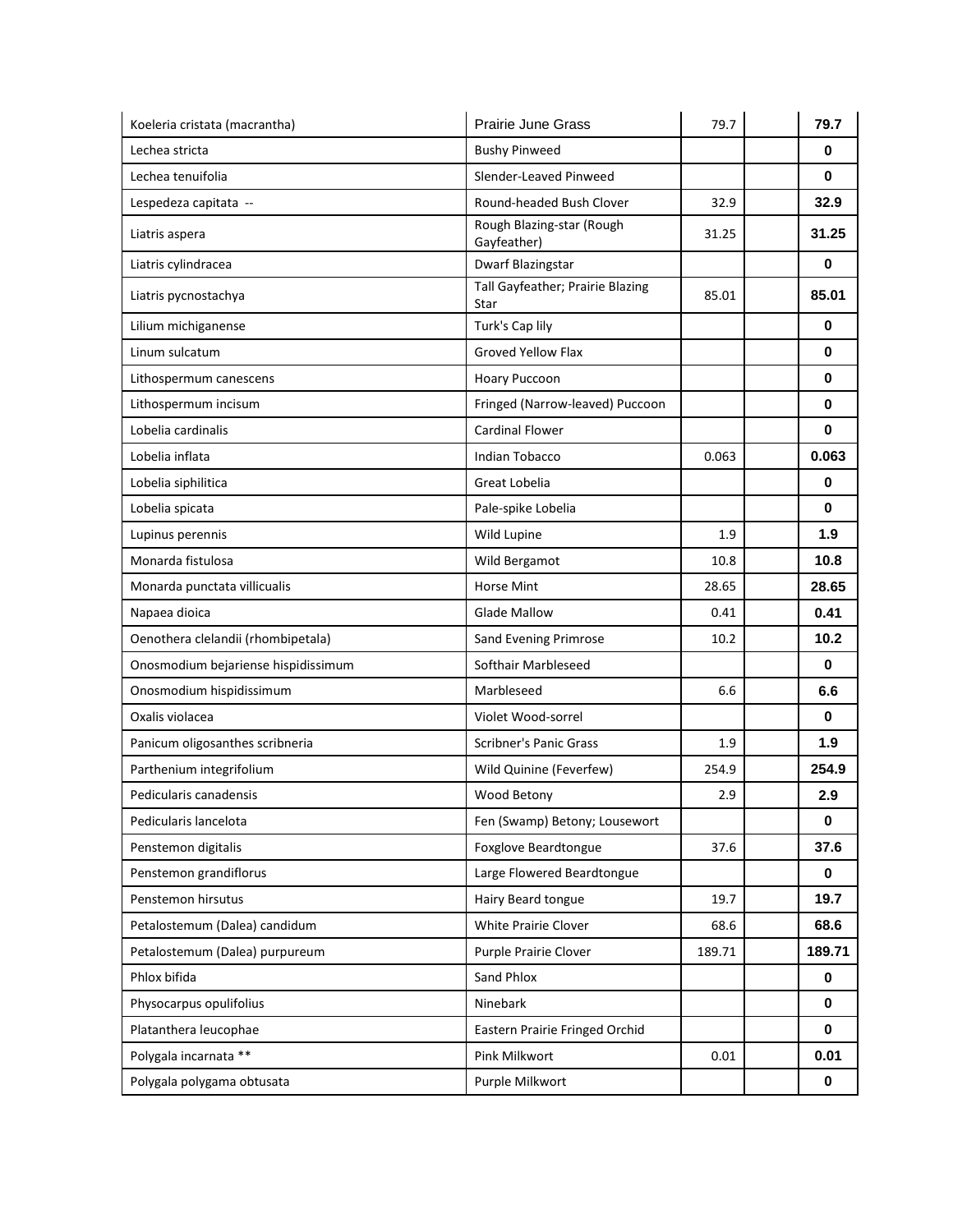| Polygala sanguinea                         | Field Milkwort                              |        |      | 0           |
|--------------------------------------------|---------------------------------------------|--------|------|-------------|
| Polytaenia nuttallii                       | Prairie Parsley                             |        |      | 0           |
| Potentilla arguta                          | Prairie Cinquefoil                          | 25.9   |      | 25.9        |
| Prenanthes aspera                          | Rough White Lettuce                         |        |      | 0           |
| Pycnanthemum virginianum                   | Mountain mint (Prairie Hyssop)              | 20.05  |      | 20.05       |
| Ratibida pinnata                           | Yellow Coneflower                           | 12     |      | 12          |
| Rhus aromatica                             | Fragrant Sumac                              |        |      | 0           |
| Rosa carolina                              | Pasture Rose                                | 6      |      | 6           |
| Rudbeckia hirta                            | <b>Black-eyed Susan</b>                     | 14.65  |      | 14.65       |
| Ruellia humilis                            | Wild Petunia                                |        |      | $\bf{0}$    |
| Scirpus atrovirens                         | Dark Green Rush                             |        |      | 0           |
| Scirpus cyperinus                          | <b>Wool Grass</b>                           | 10.2   |      | 10.2        |
| Scutellaria parvula leonardi               | Small Skullcap                              |        |      | $\bf{0}$    |
| Senecio plattensis                         | Prairie Ragwort                             | 3.55   |      | 3.55        |
| Silphium integrifolium                     | Rosinweed                                   | 25.05  |      | 25.05       |
| Silphium laciniatum                        | Compass plant                               | 59.24  |      | 59.24       |
| Silphium perfoliatum                       | Cup-plant                                   | 22     |      | 22          |
| Silphium terebinthaceum                    | <b>Prairie Dock</b>                         | 76     |      | 76          |
| Sisyrinchium albidum                       | Common Blue-eyed Grass                      |        |      | 0           |
| Solidago (Euthamia) graminifolia nuttallii | Grass-leaved Goldenrod                      | 59.35  |      | 59.35       |
| Solidago missouriensis fasciculata         | Missouri Goldenrod                          | 14.4   |      | 14.4        |
| Solidago patula                            | Swamp Goldenrod                             |        |      | $\mathbf 0$ |
| Spartina pectinata                         | <b>Prairie Cord Grass</b>                   |        |      | 0           |
| Sphenopholis obtusata                      | Prairie Wedge Grass                         | 4.95   |      | 4.95        |
| Spiranthes cernua                          | <b>Nodding Ladies Tresses</b>               |        |      | $\bf{0}$    |
| Sporobolus heterolepis                     | Prairie Dropseed                            | 172.59 |      | 172.59      |
| Stipa spartea                              | <b>Porcupine Grass</b>                      | 2.75   |      | 2.75        |
| Taenidia integerrima                       | <b>Yellow Pimparnel</b>                     |        | 0.01 | 0.01        |
| $***$<br>Talinum rugospermum               | Sand Fameflower                             | 0.01   |      | 0.01        |
| Tephrosia virginiana                       | Goat's Rue                                  |        |      | 0           |
| Teucrium canadense                         | American Germander (Wood<br>Sage)           | 15.5   |      | 15.5        |
| Tradescantia ohiensis                      | Ohio Spiderwort                             | 193.75 |      | 193.75      |
| Triosteum aurantiacum                      | Early Horse Gentian (Orange-<br>fruited)    |        |      | 0           |
| Triosteum perfoliatum                      | Horse Gentian<br>(Feverwort)(Tinker's Weed) |        |      | 0           |
| Verbena hastata                            | <b>Blue Vervain</b>                         | 13     |      | 13          |
| Verbena simplex                            | Narrow-leaved Vervain                       |        |      | 0           |
| Verbena stricta                            | Hoary Vervain                               | 48.05  |      | 48.05       |